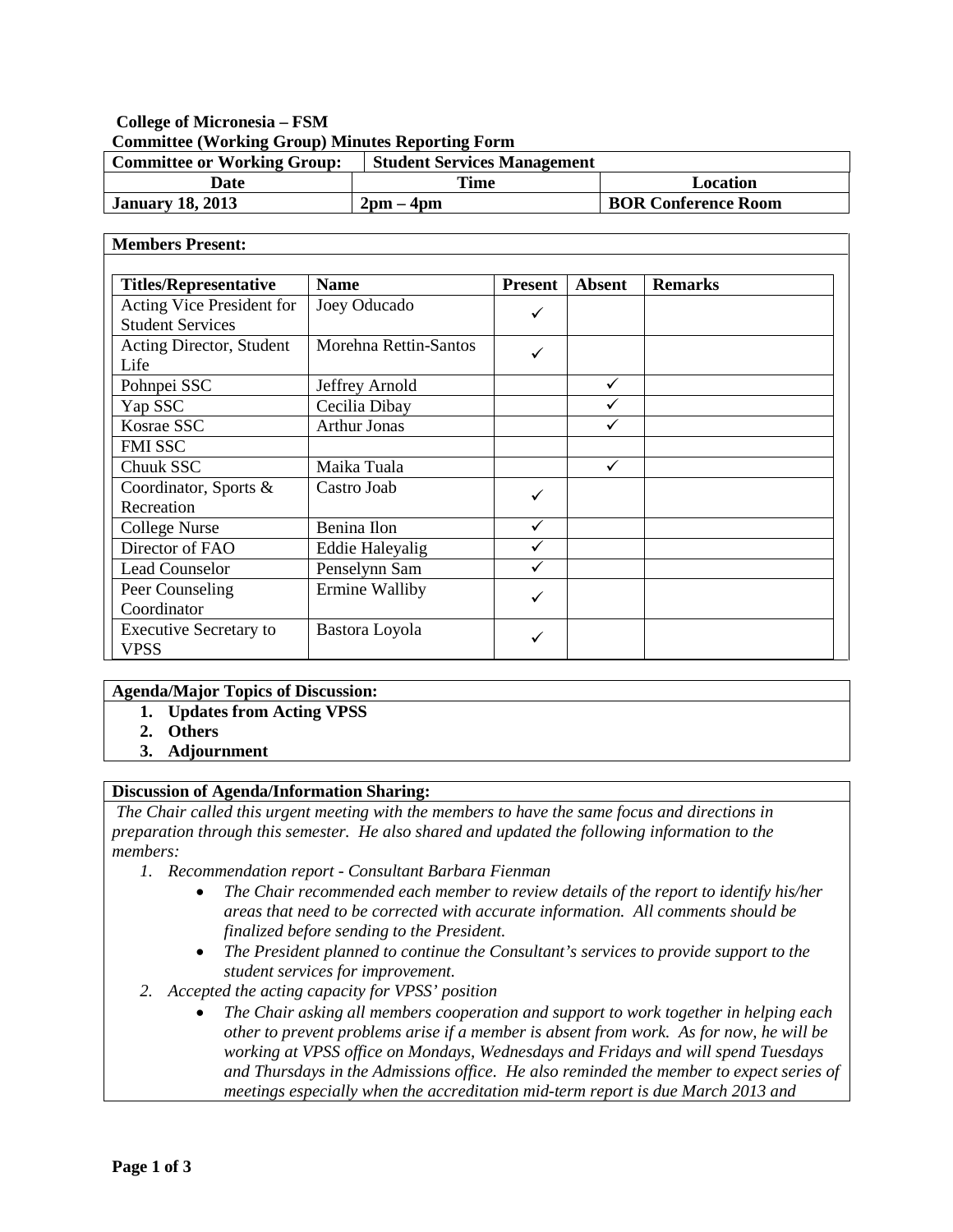*followed by the Team's visit in April 2013.*

- *The VPIEQ has designated the Acting VPSS to develop a program review and assessment manual for the college. A working group has been selected (Penselynn Sam, Faustino Yarofaisug, Lucia Donre-Sam, Paulo Santos and Jeffrey Arnold) for assistance. This manual will replace the IAP manual (worksheet 1, 2 &3), and will also provide common glossary of terminology in terms of the assessment and review process. Procedures will be outlined in such a way that can easily understand by a typical or an ordinary reader.*
- *3. Non-Academic Prioritization Program*
	- *A working group is formed, chair by three individuals to assess based on the information provided from each office and come up with strong recommendations about this program. The working group will verify the validity of the information before doing the assessment. A request has been sent to all members to provide their work to the office of IRPO.*
- *4. FY2013 Assessment Plan*
	- *The offices of student services have closed the loop for FY2012 Assessment Plans. The Chair recommended each member to continue this assessment effort and make it a routine task. Refining assessment worksheet 1 & 2 and revisit the schedule of activities specifically outlined in worksheet 2 with an articulated calendar on when to administer a survey. The Chair recommended the members to schedule a day this month to work and complete worksheet 1 & 2 of FY2013.*
- *5. Founding Day 2013*
	- *This year's Founding Day is slated on April 1, 2013. The program should be well planned and organized. The Chair recommended the members to review the previous founding day programs and activities for feedbacks on improvement. The Chair will call a special meeting next week on this item.*
- *6. Meeting Schedule*
	- *All members agreed to have meetings on Thursday mornings twice a month from 9am-12pm. The Chair will call for special meetings when necessary.*
- *7. Others*
	- *The Chair recommended that the support staff need basic training on basic computer hardware and installation, basic health first-aid, and other need areas that need improvement. He also proposed that the members can utilize on island professionals on voluntary basis.*
	- *The Chair recommended that on the upcoming meetings, there will be members selected to read out the college's mission statement, student services department's mission statement, 2 strategic goals, and the institutional learning outcomes.*
- *8. The meeting is adjourned at 3:50pm.*

## **Comments/Upcoming Meeting Date & Time/Etc.:**

### **Handouts/Documents Referenced:**

**College Web Site Link:**

| <b>Prepared by:</b> |
|---------------------|
|---------------------|

**Prepared Bastora Loyola Date Distributed:** 

**Approval of Minutes Process & Responses:**